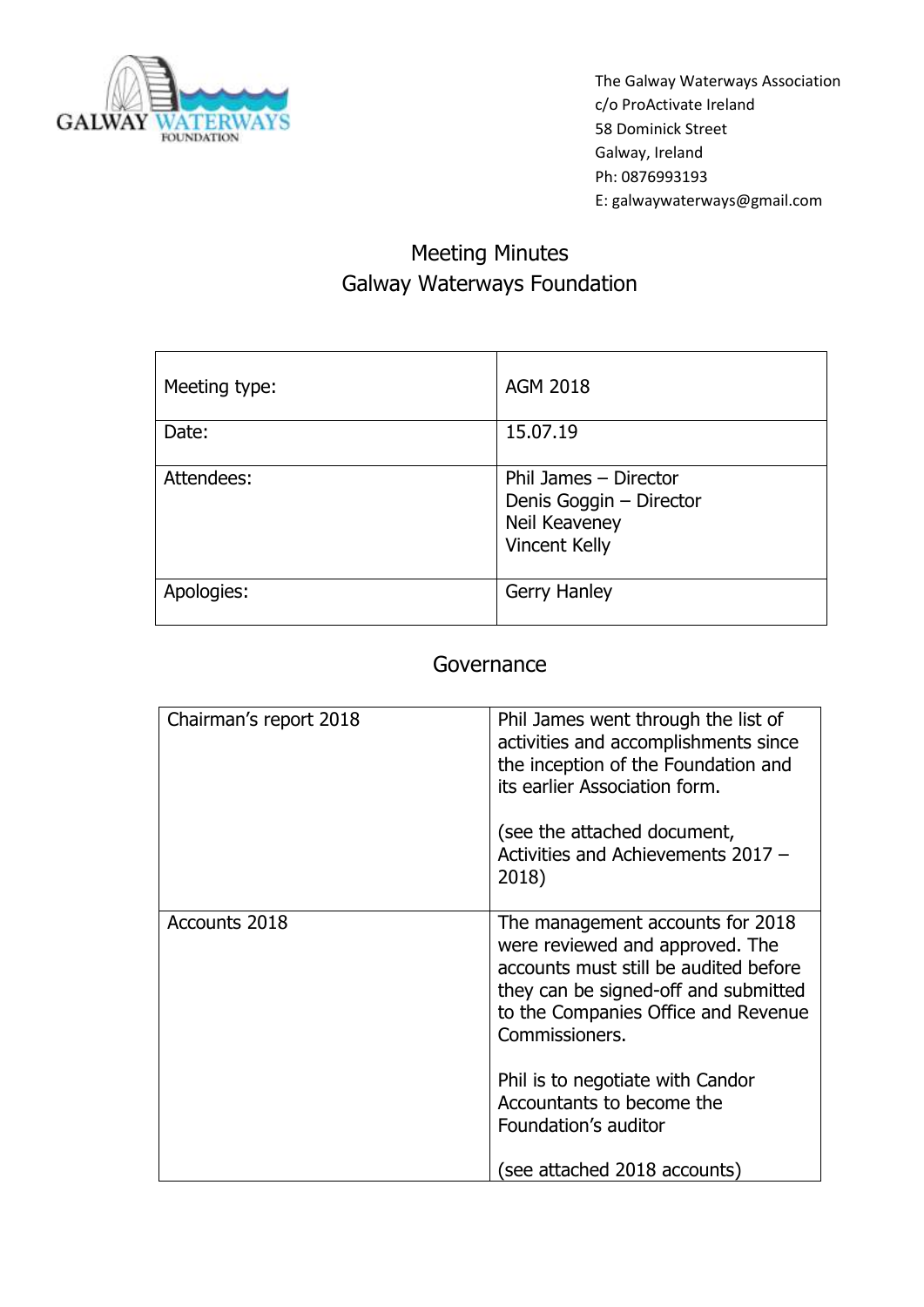

| <b>Consolidated spending Galway</b><br><b>Waterways Initiative and Galway</b><br><b>Waterways Foundation</b> | For information purposes a report<br>was reviewed that shows total<br>spending on the Waterways Initiative<br>from 2017 - April 2019. This report<br>combines spending from the<br>Initiative's time as an Association with<br>spending since the formation of the<br>Foundation. Association spending<br>took place as a cost centre within<br>another legal entity called ProActivate<br><b>Ireland</b> |
|--------------------------------------------------------------------------------------------------------------|-----------------------------------------------------------------------------------------------------------------------------------------------------------------------------------------------------------------------------------------------------------------------------------------------------------------------------------------------------------------------------------------------------------|
| Appointment of auditors                                                                                      | This item was postponed pending<br>negotiations with Candor Accountants<br>as mentioned above                                                                                                                                                                                                                                                                                                             |
| <b>Election of Directors</b>                                                                                 | This item was postponed. It will be<br>taken as the first order of business at<br>the continuation of this AGM during<br>August 2019                                                                                                                                                                                                                                                                      |
| Expenditure approval motion                                                                                  | A motion to approve the following<br>expenditure approval procedure was<br>proposed by Phil James and seconded<br>by Neil Keaveney:                                                                                                                                                                                                                                                                       |
|                                                                                                              | The manager of the Foundation may<br>approve and execute expenditures of<br>€250 or less without additional<br>approvals. Expenditures of greater<br>than $\epsilon$ 250 require the prior approval<br>of two Board members.                                                                                                                                                                              |
|                                                                                                              | The motion was passed unanimously                                                                                                                                                                                                                                                                                                                                                                         |

## New Business

| Membership Proposal motion | Phil presented the proposal for the |
|----------------------------|-------------------------------------|
|                            | recruitment of new members to the   |
|                            | Foundation (see the attached        |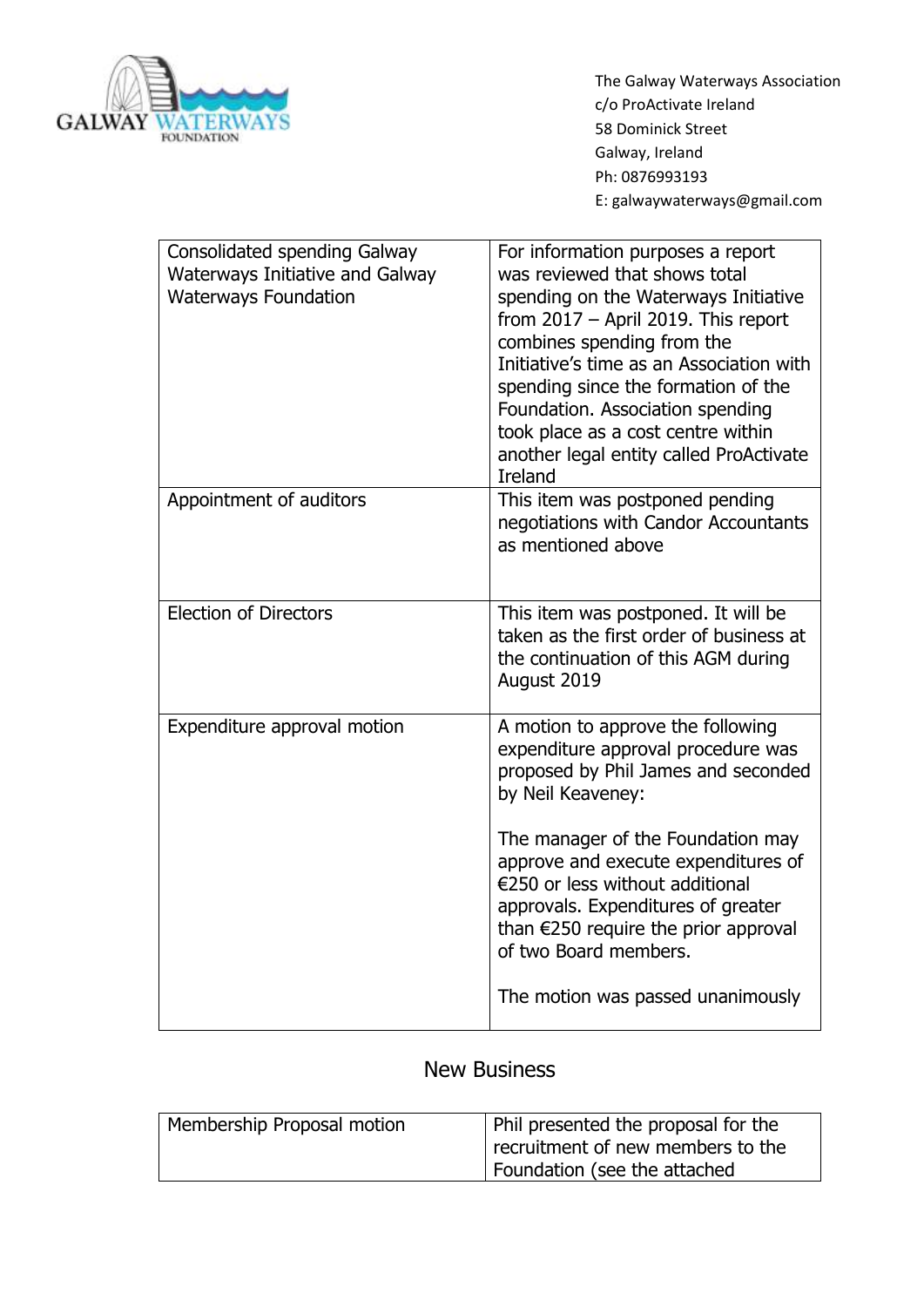

|                           | membership scheme)                                                                                                                                                                                                                                                                                                                                                                                                                                                                                                                                                                                                                                                                                                 |
|---------------------------|--------------------------------------------------------------------------------------------------------------------------------------------------------------------------------------------------------------------------------------------------------------------------------------------------------------------------------------------------------------------------------------------------------------------------------------------------------------------------------------------------------------------------------------------------------------------------------------------------------------------------------------------------------------------------------------------------------------------|
|                           | The Constitution of the Foundation<br>allows for different categories of<br>membership. The fees, rights, and<br>obligations of these membership types<br>are to be decided by the Directors.<br>The scheme being proposed is for two<br>categories of membership, voting and<br>non-voting. The voting members, who<br>will most likely be organisations who<br>have an interest in the waterways,<br>pay a higher annual fee and can vote<br>at EGM's and AGM's. Non-voting<br>members will most likely be<br>individuals who simply want to<br>contribute to the Foundation but who<br>don't necessarily want to be involved<br>in its governance. See the attached<br>description of the membership<br>scheme. |
|                           | Phil proposed that the Board approve<br>the scheme as presented. The motion<br>was seconded by Denis Goggin and<br>approved unanimously.                                                                                                                                                                                                                                                                                                                                                                                                                                                                                                                                                                           |
| Financial projection 2019 | Phil presented a forecast of the<br>Foundation's profit and loss for 2019<br>along with a cash flow projection.                                                                                                                                                                                                                                                                                                                                                                                                                                                                                                                                                                                                    |
|                           | Summary of financial position:<br>The Foundation has currently used up<br>all its funding.                                                                                                                                                                                                                                                                                                                                                                                                                                                                                                                                                                                                                         |
|                           | A sum of just over $\epsilon$ 800 is owed to<br>GWF by ProActivate Ireland for shared<br>office rent. This will be paid to GWF<br>before the end of July                                                                                                                                                                                                                                                                                                                                                                                                                                                                                                                                                           |
|                           | A grant of $€1000$ has been awarded<br>by LAWPRO upon presentation of                                                                                                                                                                                                                                                                                                                                                                                                                                                                                                                                                                                                                                              |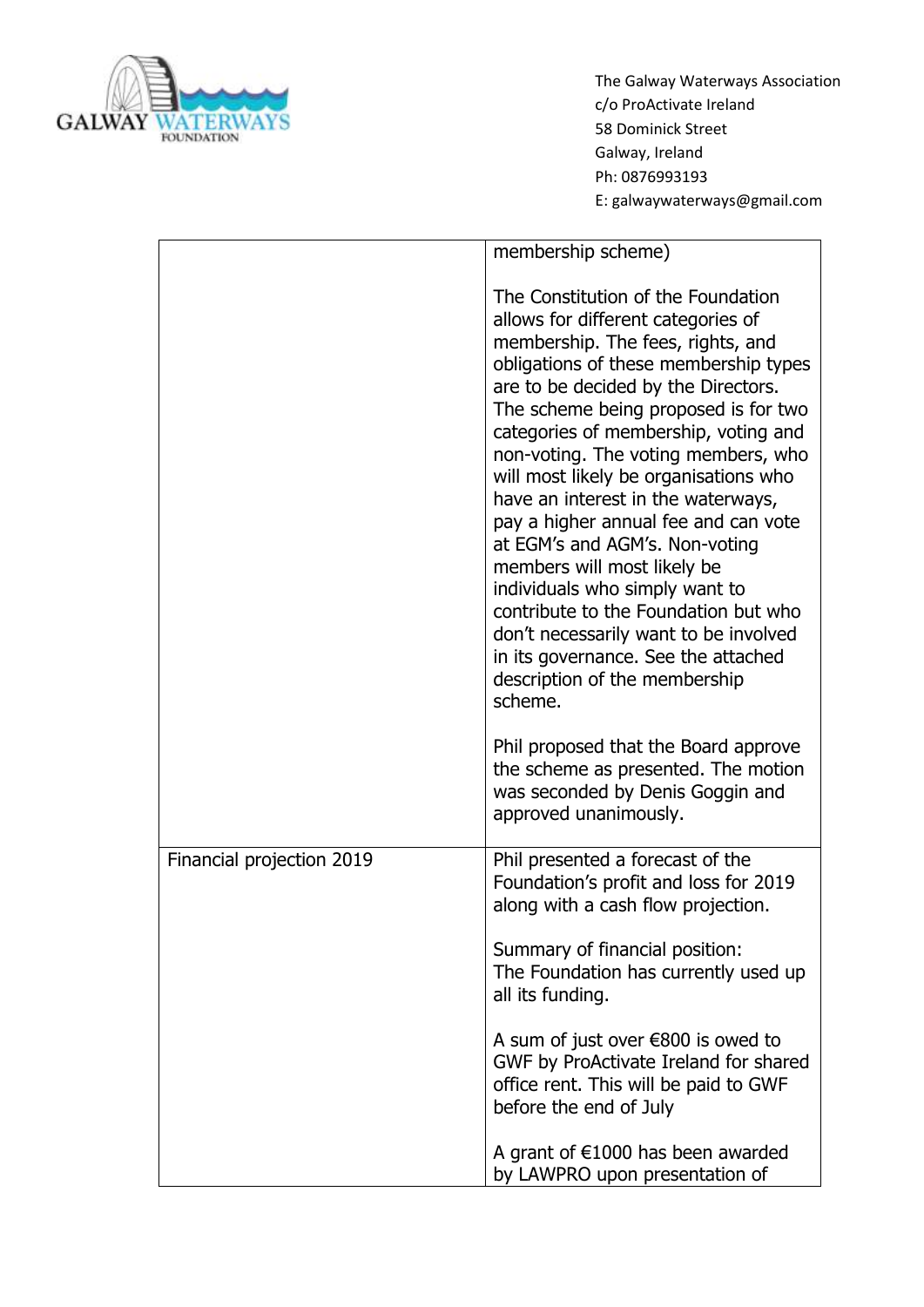

|                                | invoices from approved projects. In<br>other words, the money must be<br>spent before it can be drawn down.                                                                                                                                                                                                                                                                                                                                                                                                    |
|--------------------------------|----------------------------------------------------------------------------------------------------------------------------------------------------------------------------------------------------------------------------------------------------------------------------------------------------------------------------------------------------------------------------------------------------------------------------------------------------------------------------------------------------------------|
|                                | When the membership scheme is<br>implemented some hundreds of Euro<br>can be expected before the end of the<br>year                                                                                                                                                                                                                                                                                                                                                                                            |
|                                | Projected expenditure up to the end<br>of 2019 includes printing costs for a<br>brochure, the 2018 audit, office rent,<br>and four days of GWF's<br>communications specialist.                                                                                                                                                                                                                                                                                                                                 |
|                                | Phil agreed to make up any arising<br>cash flow gap up until the year end by<br>paying in a refundable director's loan.                                                                                                                                                                                                                                                                                                                                                                                        |
| <b>Office Rental</b>           | A consensus was reached that GWF<br>will continue to occupy its current<br>office at the rental rate of $E$ 250 per<br>month. Any shortfall in finances that<br>this causes will be funded by Phil as a<br>director's loan. These loans will be<br>repaid to Phil should GWF receive<br>additional funding. This arrangement<br>will continue until the end of 2019.<br>GWF will from this time on no longer<br>fund office rental or a new<br>arrangement at Board level for office<br>rental will be agreed. |
| GWF Strategy from 2019 onwards | A three-strand strategy for 2019 and<br>2020 was agreed:<br>1. Transform the Foundation to a<br><b>Rivers Trust</b><br>2. Increase public awareness<br>3. Participate in the Local<br>Authority waterways master<br>planning process<br>(See the attached document entitled<br>Strategy Proposal for a list of actions                                                                                                                                                                                         |